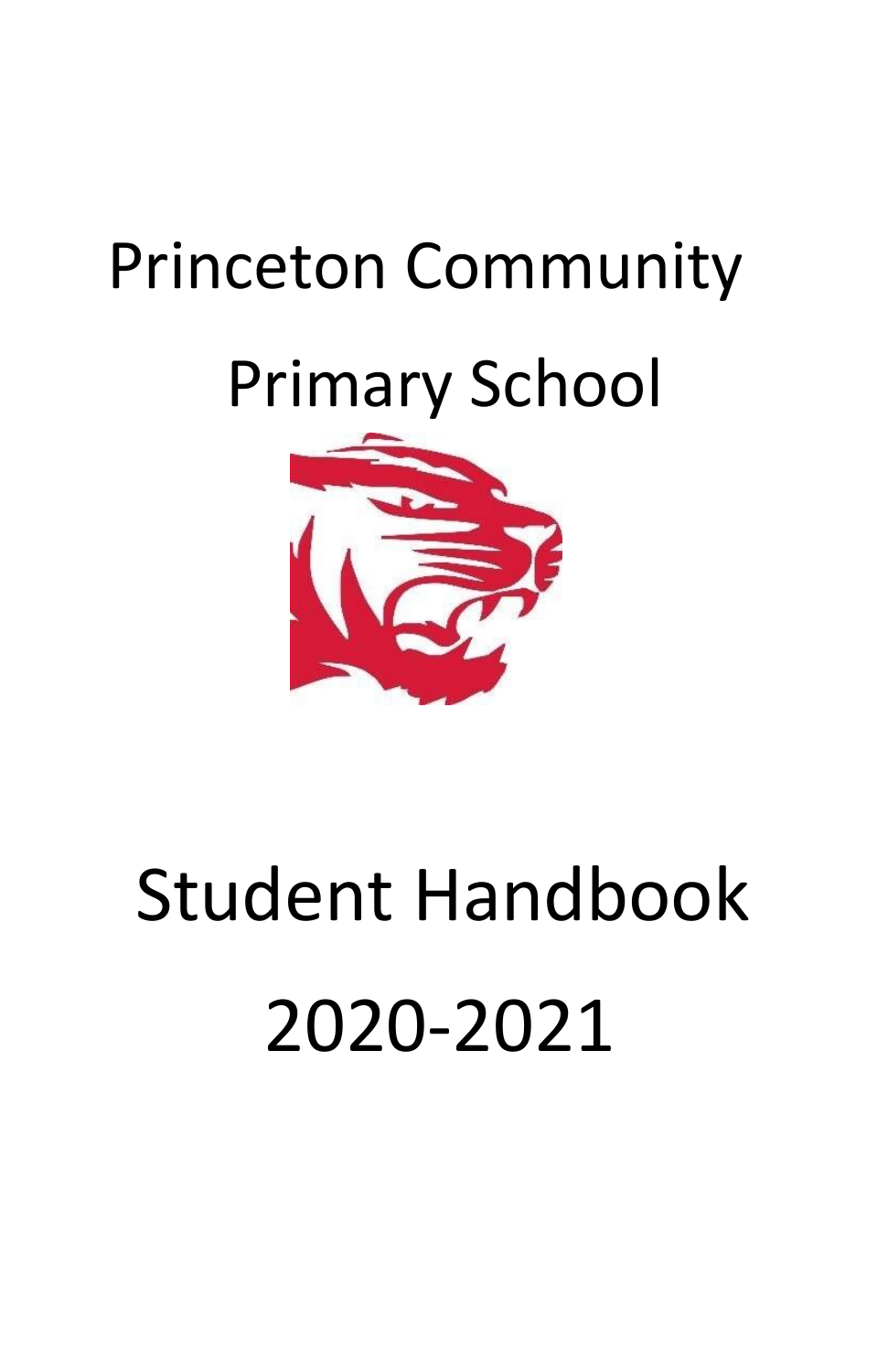# **PRINCETON COMMUNITY PRIMARY SCHOOL STUDENT HANDBOOK**

**The purpose of this handbook is to provide parents and students with general information and guidelines for PCPS and NGSC. If you have questions, please call an administrator at 812-386- 1222. Student handbooks are derived from school board policy; therefore it is essential that students and parents become familiar with board policy by visitin[g www.neola.com/northgib-in/](http://www.neola.com/northgib-in/)**

#### **Morning Arrival**

The best time for students to arrive at school is between 7:45AM and 7:50AM. No students should arrive before 7:30 AM. Students who are eating breakfast are to go to the cafeteria immediately. Students should be dropped off before 8:00AM outside of the doors. All visitors must report to the school office between 7:30AM & 3:30PM. (Please refer to our visitor's policy.) For safety and transition issues, we kindly request that parents/guardians not stay with children inside the school at drop off times. The Principal may consider special circumstances. By 7:55 AM students will go directly to their classrooms. Upon the arrival at their classroom, students should be seated and prepared for the start of school. School doors are locked by 8AM. An adult must sign in any student arriving after 8AM in the school office.

# **Drop off and Pick up**

Please follow the following guidelines for students who do not ride the bus:

ARRIVAL 7:30AM-8:00AM DISMISSAL 3:00PM

It is our intent to keep our students safe. Please watch closely for children who may be crossing traffic with their parents. Children will not be permitted to go to any vehicle without being escorted by an adult. Cars should stay ideally stay in line and wait your turn during arrival and dismissal times.

#### **PLEASE ARRIVE FOR CAR PICK-UP NO EARLIER THAN 2:45PM.**

#### **Recess Policy**

We have established the following procedures to safeguard elementary students when cold weather approaches or a heat advisory is issued:

When the temperature/Heat Index is less than 95 degrees, normal recess will be held. If temperature/heat Index is 95-100 degrees, then outdoor recess will be limited to 10 minutes. The remainder of time will be indoors. (No asphalt. Other areas in use only, and if not available, then recess will be indoors.) If the temperature/Heat Index is 101 degrees or greater, then indoor recess will be held.

When the temperature/wind chill is at or more than 32 degrees, then normal recess will be held. If temperature/wind chill is at 26-31 degrees, then outdoor recess will be limited to 15 minutes. The remainder of time will be indoors. Temperature/wind chill of 25 degrees or below will result in indoor recess.

#### **Parent/Guardian Requests for Gym and/or Recess**

A parent/guardian may request that their child be kept out of gym and/or recess for up to three (3) consecutive days. For any longer period of time, a doctor's excuse is required.

#### **Absences from School**

When a student is absent from school for any reason, **it is the parent's/guardian's responsibility to call the school office before 9am to report the absence and reason.** In the event of a planned absence, please call the school office prior to the absence. This will help us ensure the safety of all our students. There are three levels of absences in the North Gibson School Corporation: unexcused, excused, and certified.

**Unexcused—**This means that the school has NOT been notified by a parent or guardian about the absence by phone or letter.

**Excused-** This means that the school has been notified by a parent or guardian about the absence by phone or letter.

**Certified—**This means that a doctor's slip or other professional certification to verify exemption has been provided for the absence.

**Non-Certified- (**The total of excused and unexcused days)

- 1) At five (5) non-certified days absent, the school and/or School and Child Advocate will initiate contact with the parent(s)/guardian(s) by letter.
- 2) At ten (10) non-certified days absent, a meeting should be scheduled with parent(s)/guardian, the School and Child Advocate, and/or building principal. A referral to Child Protection Services for educational concerns could be made.
- 3) At fifteen (15) non-certified days absent, a meeting will be scheduled with parent(s)/guardian(s) the School and Child Advocate, and the building principal. A referral to Child Protection Services for educational concerns could be made.
- 4) After twenty (20) non-certified days absent, the student may be retained at current grade level and/or required to attend summer school if offered. A referral to Child Protection Services could be made.

All class work missed during the absence must be made up.

Homework will only be prepared after two or more days of absences. Please call in the morning for your request of homework to allow the teacher an opportunity to get it ready for an afternoon pick-up.

#### **Tardies**

The school day begins at 8:00AM and ends at 3:00PM. A student arriving between 8:00AM and 11:30AM is tardy.

A student leaving between 11:31AM and 3:00PM is tardy.

A student arriving after 11:30AM or leaving before 11:30AM will be counted absent one-half (1/2) day.

The building principal reserves the right to consider unusual circumstances.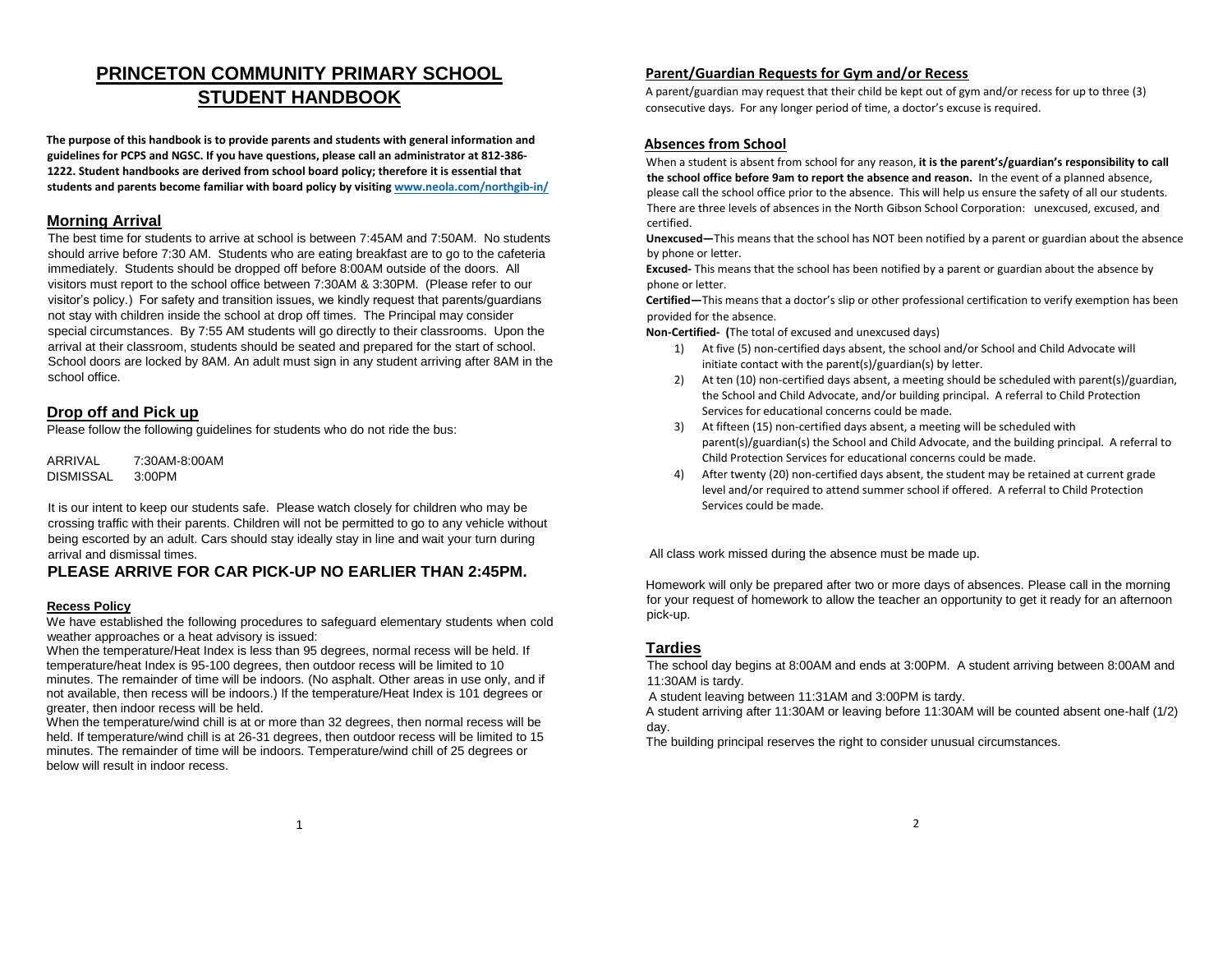#### **Health Policies and Procedures**

Routine vision screens as required by law are administered to all Kindergarten and First Grade students during the school year. Hearing screens are administered to First Grade students as required by law.

Periodic checks for head lice may be administered as needed. If a student in the Corporation is found to have head lice, the student's parent will be contacted to have the child treated and to pick him/her up immediately.

After treatment and upon returning to school, the student will be examined by the school nurse or designee, which may include the principal. The Corporation practices a policy of "no live lice" as the criterion for return to school. Students must be brought to school by an adult for the examination.

# **Health Services**

The following guidelines will be followed when considering whether a student should remain at school when experiencing health problems. The child's parents will be contacted and will be asked to pick-up their child when any of the following conditions exist.

- 1. A fever over 100 degrees and/or specific complaints of pain, such as sore throat or earache. A child must be fever free for 24 hours before returning to school.
- 2. A child with a rash that is undiagnosed, extensive, or includes facial swelling.
- 3. Eye infection that has not been treated
- 4. Vomiting and/or diarrhea- must be absent for 24 hours
- 5. Coughing that is constant, concerning, or disruptive.
- 6. Head lice (see above)
- 7. Any child who is unclean or emits an offensive odor may be excluded.

Protocols and regulations established by the County Health Department shall be followed.

#### **Immunizations**

The Superintendent shall require parents to furnish to their child's school, no later than the student's first day of school attendance after enrollment, proof of the student's immunization status, either as a written document from the health care provider who administered the immunization or documentation provided from the State immunization data registry. Students whose parents do not provide the required documentation by the opening day of school may be admitted to school provided the documentation is received within twenty (20) school days and is in accord with the Superintendent's administrative guidelines on immunization. If the student remains unimmunized at the close of the twenty (20) school day period, the Superintendent shall commence expulsion proceedings, unless the parents have filed a religious objection or submitted a health care provider's statement that the needed immunizations are contraindicated The religious exemption letter must come from the parents/guardians and must indicate the vaccine(s) they are objecting to and indicating the religious objection to said vaccine. This letter must be provided to the Superintendent. The medical exemption requires a form to be completed by a physician certifying a particular immunization may be detrimental to a student's health. Both exemptions must also be accompanied by a signed "Acknowledgement of Consequences of Incomplete Vaccination" in order for student to attend school.

#### **Medications**

If medication needs to be given at school, it must be brought to school by an adult in the original container. A signed medication permit with specific instructions must be on file with the medication(s). This is to include over the counter medications. Students are not allowed to transport medication to and from school. Each student receives a medication permit form on the first day of school. Extra copies may be requested from the school office.

#### **Early School Closing**

An automatic call service will call phone numbers in our system. It is very important to notify the school when your phone numbers and/or address changes. In cases of early closings, children will be released to go home in their usual method of transportation.

#### **Parent Participation Policy**

Parents are expected to play an active role in the education of their child. The education of children is a joint responsibility, one we share with the parents of the school community

A parent, guardian, or custodian of a dependent, student shall be required to participate in any disciplinary action authorized under the Student Due Process Code as well as the student discipline handbook of this school corporation, at the discretion of and upon proper notice by a school official.

Parent participation includes, but is not limited to, attending Open House, meetings, conferences, and hearings, as well as supervising after-school home-study time, reviewing homework, signing and returning school paperwork, and assuring regular school attendance.

#### **Visitors and Volunteers to the School/Classroom**

Any person planning on visiting the classroom or building during the school day must have a scheduled time and a cleared Limited Criminal History Record Check on file with the North Gibson School Corporation each school year. In an attempt to maintain a safe environment for our students, all visitors are expected to sign in and obtain a visitor pass from the office. If parents wish to meet with the teacher, please call to schedule an appointment. The student day begins at 8:00AM and we ask that parents who are not volunteering for the day excuse themselves from the classroom, so the teacher can utilize every instructional minute. For this reason, we restrict calls, unscheduled visitors, and other disruptions to the classroom as best we can. Parents are welcome to join their child for lunch. We kindly request that you notify us in advance, and then excuse yourself after lunch. Only NGSC staff should be present on the playgrounds. Younger siblings may also visit school with parents for lunch, class parties, or birthday celebrations. For their safety, we ask that parents closely supervise them. During instructional times or field trips, only parent/adult volunteers will be allowed.

School Volunteers have always been an integral part of the success of our school. Without the help and cooperation of school volunteers, the activities which are now offered, would surely be curtailed. If you would like to volunteer some time to help the school, please contact your child's teacher or the school office. Volunteers and visitors must coordinate a schedule with the teacher. Any person planning on visiting the classroom to volunteer during the school day must have a cleared Limited Criminal History Record Check on file with the North Gibson School Corporation **each school year**. **.** The background check is free of charge and will help ensure that all volunteers are safe to be working with our children. During instructional times or field trips, only parent/adult volunteers will be allowed.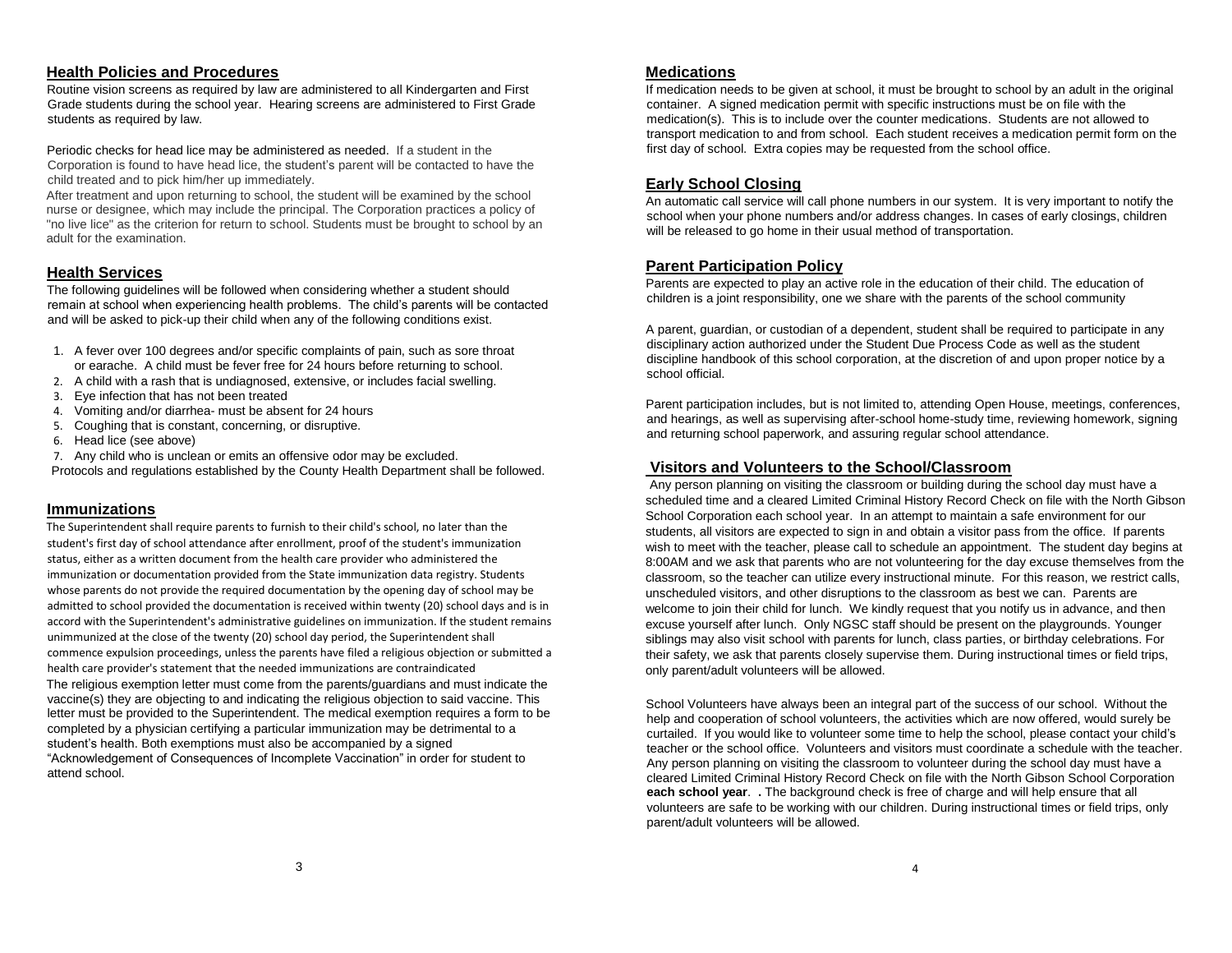#### **Treats in the Classroom/Celebrations & Parties**

**In accordance with federal law, effective July 1, 2017, the elementary schools will hold monthly celebrations to honor classroom birthdays for the month and/or applicable holidays within the month**. These celebrations will be scheduled one time a month with **food that meets the federal nutritional standards.** These foods may be purchased through our food service provider. Also, food items may be brought in to the school but are required to be fresh produce or meet federal standards and in their store bought packaging to ensure the safety for children with food allergies. Teachers will coordinate with parents that may wish to contribute nutritional food to the monthly celebrations. A list of acceptable food items will be made available to parents. A complete copy of the policy is available on the NGSC website.

**Teachers may also opt to observe specific holidays/events in their class by using activities and/or lessons to honor the special day/event**. However, food will only be allowed once per month as scheduled. Unfortunately we will no longer be able to hold additional holiday parties.

Teachers may opt to recognize individual students on their birthdays, but **unfortunately, parents will no longer be able to bring in treats on individual birthdays.** 

#### **General Rules and Expectations**

#### General School Rules:

- 1. Keep your hands, feet, and objects to yourself.
- 2. Toys, candy, and gum should not be sent to school.
- 3. Any person passing in the hall should move in an orderly and quiet manner.
- 4. Any necessary talking will be done at an appropriate voice level.
- 5. Lewd, indecent, or offensive speech or conduct will not be tolerated.

#### General Playground rules:

- 1. Permission must be obtained before a child may leave the playground. This includes the restroom, nurse's station or going after a ball.
- 2. All students must obey the staff on playground duty.
- 3. The slide is for sliding in a seated position facing forward only. The swings are to be used in a sitting position only. No pushing from behind or in front.
- 4. Swings are not to be rolled or twisted at all.
- 5. Outside seating is to be used for sitting only. Children are not to climb over the seats or walk on the top railing.
- 6. Fences and trees are not to be climbed.
- 7. There will be no lifting, carrying, or toting of other children.
- 8. Snow, sticks, or rocks are not to be picked up, thrown, or brought into the building at any time.
- 9. When the bell rings or teachers/aides blow their whistles, students should quit playing and line up immediately. Students will enter the building in a quiet and orderly manner.
- 10. The bringing of toys or trade cards to school is not allowed.
- 11. There will be no dangerous games such as karate, crack the whip, red rover, and tackle football. Staff may use discretion to maintain safe play.
- 12. Specific equipment rules will be provided as appropriate.

#### **Homework Policy**

"Homework" shall refer to those assignments to be prepared outside of the school by the student or independently while in attendance at school. Students are expected to return completed homework to school the next day unless otherwise indicated by the classroom teacher.

Homework completion and performance may be taken into account and reflected in report card grades. Please set aside a time each evening to work with your child on his or her homework. Establishing a routine will help your child, at an early age, learn to manage the responsibility of homework. In cases of absences, homework will only be prepared after two or more days of absences. Please call in the morning for your request for homework to allow the teacher an opportunity to get it ready for an afternoon pick-up. If you have questions, please contact your child's teacher.

# **Lost and Found**

Any items of clothing or lost articles are generally kept by the school for a short period of time due to the quantity of items we accumulate. Please check promptly if you have a lost item. Also, it is helpful if you label all items with a name to help with identification. Students should refrain from bringing unnecessary items, such as toys, electronics, trading cards, etc. to school. Each child is responsible for his/her own belongings.

#### **Student Appearance**

A student who is neatly and appropriately dressed and groomed speaks well for himself/herself, his/ her school, his/her community, but most of all, for his/her parents. Students are expected to keep themselves well-groomed and appropriately dressed at all times. Any form of dress that a.) presents a hazard to the health or safety of the student himself/herself or to others in the school b.) interferes with school work, creates disorder, or disrupts the educational program c.) causes excessive wear or damage to school property or d.) prevents the student from achieving his/her own educational objectives because of blocked vision or restricted movement, shall be prohibited. Specifically:

- 1. Hats, bandannas, and head scarves are not to be worn in the building.
- 2. Clothing, buttons, or pins, which advertise alcohol, tobacco, or drugs, are not permitted nor are those with obscene, questionable language, or sexual connotations.
- 3. Attire that may damage school property, or cause personal injury to others, such as chains, studded items, etc. is prohibited.
- 4. All shirts or tops must appropriately cover the body.
- 5. The length of shorts or skirts should be at the tips of a student's fingers when their arms are at their sides.
- 6. Pants that appear baggy are to be worn with a belt and at waist level.
- 7. Feet are to be covered with some form of safe footwear.

Students not conforming to the above will be required to call parents and change clothes or wear items provided by the school.

#### **Transportation Change**

Any student whose method of transportation is changed **must bring a note** explaining the circumstances. This includes change in bus, car pick-up, or leaving school early. The note should be given to the teacher in the morning. Otherwise parents are asked to call the office with the change before 2:45pm. **Students will not be allowed to ride another bus or change bus stops without a note or phone call from the parent/guardian.**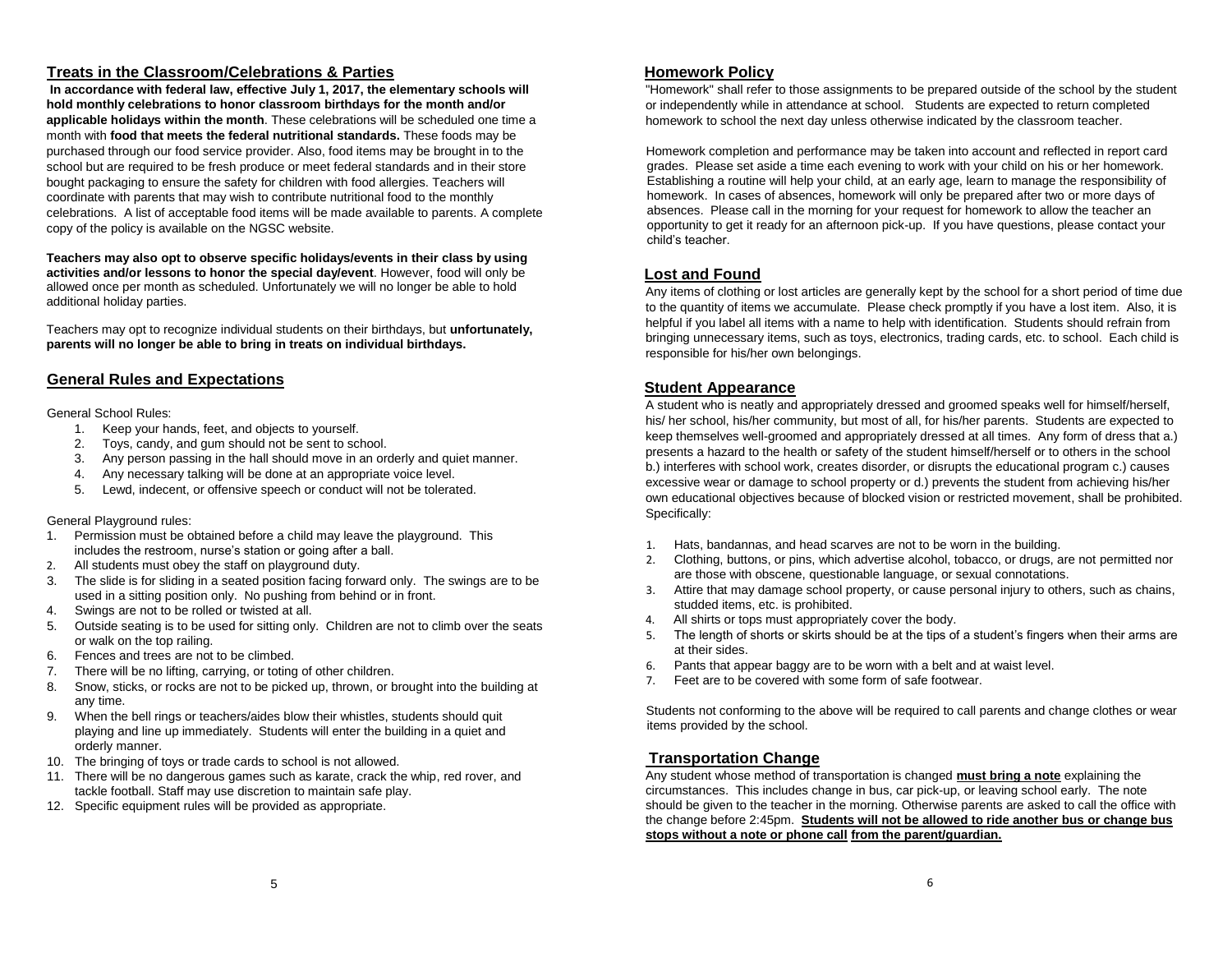# **PCDs/Cell Phones**/**Non-Educational Items & Devices**

Students in North Gibson School Corporation are prohibited from using personal communication devices or other electronic devices in school without the permission of an administrator. This includes, but is not limited to, cell phones, tablets, laptops, etc. Noneducational items should not be brought to school. These devices/items may be checked into the school office upon arrival and returned to the student after dismissal. Items will be confiscated as needed and returned to a parent/guardian.

# **Video Usage**

All movies shown to students at PCPS should be those obtained through the school library or educational services and are to be a part of the curriculum and linked to Indiana Standards. All other movies shown must be approved by the building principal or if shown outside of instructional time, rated for General Audiences.

# **School Bus Rules**

All children, while being transported on a school bus, shall be under the supervision, direction, discretion, and control of the school bus driver, and shall be subject to the discipline of the bus driver and the governing body of the school corporation according to the Code of Conduct. Students may lose bus privileges.

Students are expected to:

- 1. Remain seated while the bus is in motion.
- 2. Refrain from making loud noises, throwing objects, and using offensive language.
- 3. Students are asked not to place hands, arms, legs or other body parts out of the windows.
- 4. Fighting or scuffling is not permitted on the school bus or at pick-up points.
- 5. The use of drugs (includes alcohol and tobacco) and look-a-like drugs is not permitted.
- 6. Students are expected to respect the property of the driver and/or school corporation and refrain from damaging the bus in any way.
- 7. Students are expected to obey other reasonable rules and outlines by the driver, school principal, or transportation director.

#### **Student Discipline**

Each teacher and any other school personnel shall, when pupils are under his/her charge, have a right to take any action which is reasonably necessary to carry out or to prevent an interference with the educational function of which he/she is in charge. A student is expected and required to respond truthfully when questioned by school personnel. Recognizing that the behavior of some students may be so disruptive that it interferes with the purposes or educational functions of the school corporation, school officials may find it necessary to discipline a student. In this event, administrators and staff members may take the following actions:

- 1. Removal from class or activity—Teacher: An elementary, middle school, junior high, or high school teacher will have the right to remove a student from his/her class or activity for a period of up to one school day if the student is assigned regular or additional work to be completed in another school setting.
- 2. Suspension from School—Principal: A school principal (or designee) may deny a student the right to attend school or take part in any school function for a period of up to ten (10) school days.

3. Expulsion: In accordance with the due process procedures defined, a student may be expelled from school for a period no longer than the remainder of the current semester plus the following semester, with the exception of a violation for firearms or deadly weapons per state law.

#### **Additionally, please refer to the North Gibson School Corp. Code of Student Conduct.**

#### **Food Services**

Checks for lunches and breakfasts must be made payable to **North Gibson Food Service.**

North Gibson School Corporation uses a computerized debit system. Funds (cash or checks in any amount) will be deposited into the student's account. You are allowed to pay in advance for meals, and students may pay on a daily basis. Money will only be deducted from an account when the student uses the account to purchase meals. The system will know the meal status of your student (full-pay, free, or reduced) and will deduct the correct amount from the account. The account balance simply decreases as purchases take place.

If a child has an account balance that does not cover the cost of the meal, we allow a charge. Significant negative lunch account balances shall not be permitted.

A child may bring a lunch from home. We encourage a balanced lunch with a nutritious drink Students bringing their lunch may buy a school milk. **No soft drinks or fast food.** Absolutely NO glass containers should be brought to school.

#### **PCPS Behavior Guidelines**

The North Gibson School Corporation's Code of Student Conduct will be followed. A copy of the NGSC Code of Student Conduct is provided to each student on the first day of school. A Student Discipline form will be sent home as a means of notifying parents/guardians that their child was involved in inappropriate behavior at school. These forms should be signed and returned to school the next day.

#### **Special Activities and Conduct**

Students receiving a failing grade in conduct or involved with serious misconduct could be excluded from participating in special activities such as parties, programs, or field trips. Alternate activities will be provided at school for those not allowed to attend a field trip. Grades will be reevaluated at midterm and the end of each grading period for special activities.

# **Bullying Policy**

A full copy of NGSC's Bullying Addendum is provided to students on the first day of school and upon request.

Bullying is defined as overt, unwanted, repeated acts or gestures, including verbal or written communications or images transmitted in any manner including electronically, digitally, physical acts committed, aggression, or any other similar behaviors that are committed by a student or group of students against another student with the intent to harass, ridicule, humiliate, intimidate, or harm the targeted student and create for the targeted student an objectively hostile school environment that:

1. Places the targeted student in reasonable fear of harm to the student's person or property.